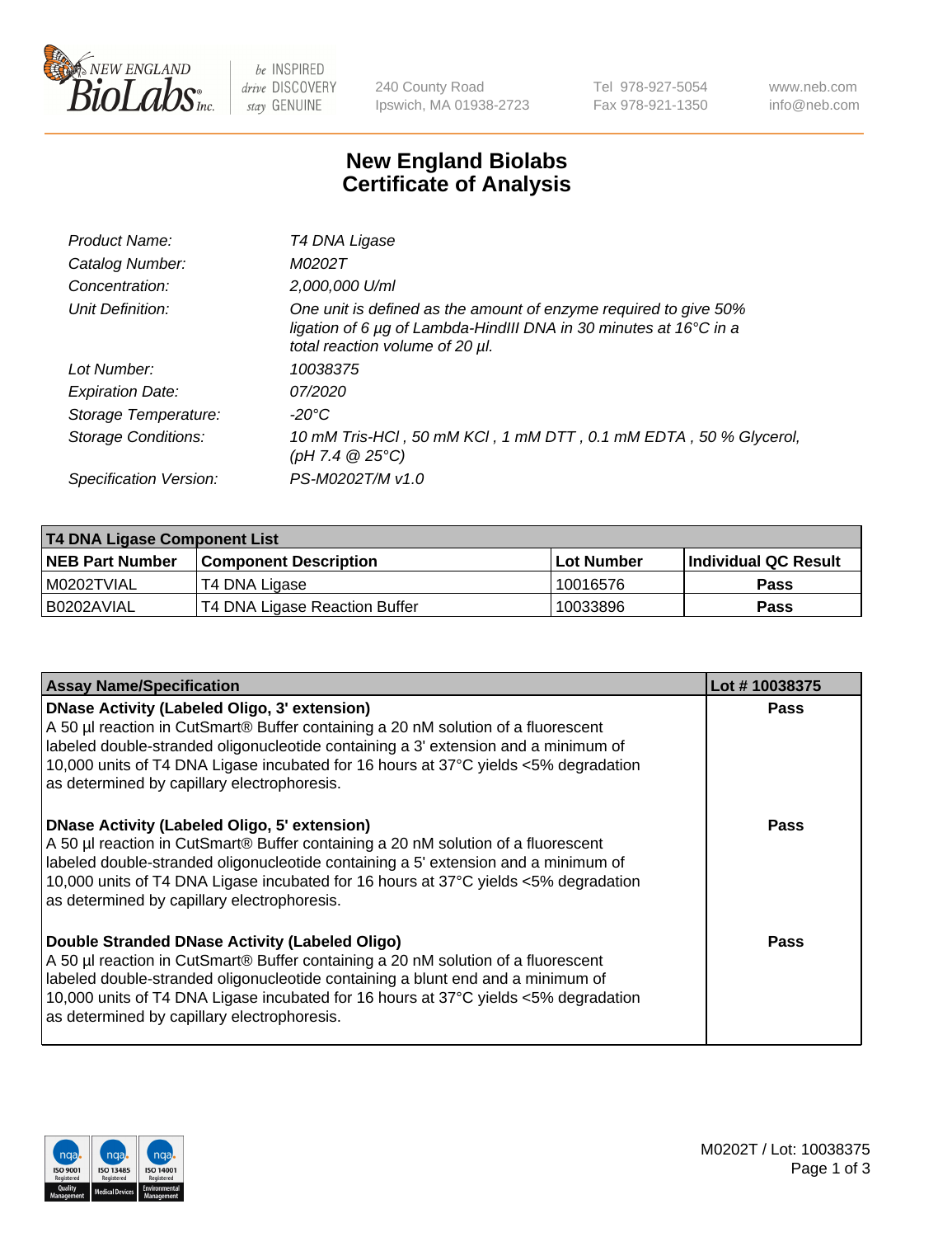

be INSPIRED drive DISCOVERY stay GENUINE

240 County Road Ipswich, MA 01938-2723 Tel 978-927-5054 Fax 978-921-1350

www.neb.com info@neb.com

| <b>Assay Name/Specification</b>                                                                                                                                                                                                                                                                                                                                                                                    | Lot #10038375 |
|--------------------------------------------------------------------------------------------------------------------------------------------------------------------------------------------------------------------------------------------------------------------------------------------------------------------------------------------------------------------------------------------------------------------|---------------|
| <b>Endonuclease Activity (Nicking)</b><br>A 50 µl reaction in NEBuffer 1 containing 1 µg of supercoiled PhiX174 DNA and a<br>minimum of 2000 units of T4 DNA Ligase incubated for 4 hours at 37°C results in <10%<br>conversion to the nicked form as determined by agarose gel electrophoresis.                                                                                                                   | <b>Pass</b>   |
| <b>Exonuclease Activity (Radioactivity Release)</b><br>A 50 µl reaction in NEBuffer 1 containing 1 µg of a mixture of single and<br>double-stranded [3H] E. coli DNA and a minimum of 2000 units of T4 DNA Ligase<br>incubated for 4 hours at 37°C releases <0.1% of the total radioactivity.                                                                                                                      | Pass          |
| <b>Ligation and Recutting (Terminal Integrity, Digested DNA)</b><br>A 20 µl reaction in 1X T4 DNA Ligase Reaction Buffer containing 2 µg of Lambda<br>DNA-HindIII Digest and a minimum of 4000 units of T4 DNA Ligase incubated for 16<br>hours at 37°C results in >95% ligation of the DNA fragments as determined by agarose<br>gel electrophoresis. Of these ligated fragments, >95% can be recut with HindIII. | Pass          |
| <b>Non-Specific DNase Activity (16 Hour)</b><br>A 50 µl reaction in NEBuffer 1 containing 1 µg of CIP-treated Lambda-HindIII DNA and<br>a minimum of 2000 units of T4 DNA Ligase incubated for 16 hours at 37°C results in a<br>DNA pattern free of detectable nuclease degradation as determined by agarose gel<br>electrophoresis.                                                                               | Pass          |
| <b>Protein Concentration (A280)</b><br>The concentration of T4 DNA Ligase is 2 mg/ml +/- 10% as determined by UV absorption<br>at 280 nm. Protein concentration is determined by the Pace method using the<br>extinction coefficient of 57,675 and molecular weight of 55,292 daltons for T4 DNA<br>Ligase (Pace, C.N. et al. (1995) Protein Sci., 4, 2411-2423).                                                  | Pass          |
| <b>Protein Purity Assay (SDS-PAGE)</b><br>T4 DNA Ligase is ≥ 95% pure as determined by SDS-PAGE analysis using Coomassie Blue<br>detection.                                                                                                                                                                                                                                                                        | <b>Pass</b>   |
| qPCR DNA Contamination (E. coli Genomic)<br>A minimum of 2000 units of T4 DNA Ligase is screened for the presence of E. coli<br>genomic DNA using SYBR® Green qPCR with primers specific for the E. coli 16S rRNA<br>locus. Results are quantified using a standard curve generated from purified E. coli<br>genomic DNA. The measured level of E. coli genomic DNA contamination is ≤ 1 E. coli<br>genome.        | Pass          |
| <b>RNase Activity (Extended Digestion)</b><br>A 10 µl reaction in NEBuffer 4 containing 40 ng of a 300 base single-stranded RNA<br>and a minimum of 1 µl of T4 DNA Ligase is incubated at 37°C. After incubation for 16<br>hours, >90% of the substrate RNA remains intact as determined by gel electrophoresis                                                                                                    | Pass          |